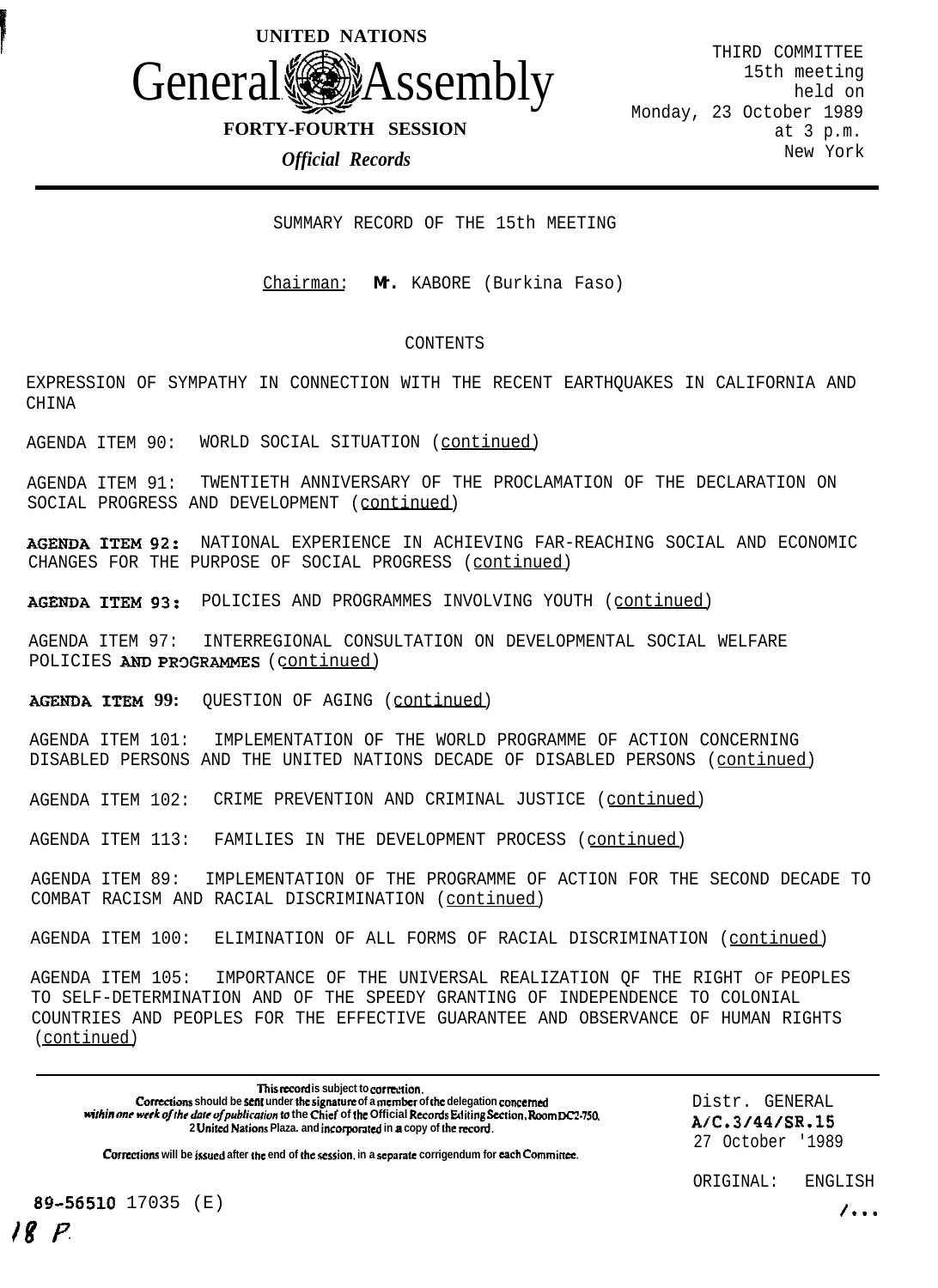#### The meetina was called to order at 3.15 p.m.

EXPRESSION OF SYMPATHY IN CONNECTION WITH THE RECENT EARTHQUAKES IN CALIFORNIA AND **CHINA** 

1. The CHAIRMAN, on behalf of the Committee, expressed sympathy in connection with the recent earthquakes in California and China.

AGENDA ITEM 90: WORLD SOCIAL SITUATION (continued) (E/CN.5/1989/2 and ST/ESA/213)

AGENDA ITEM 91: TWENTIETH ANNIVERSARY OF THE PROCLAMATION OF THE DECLARATION ON SOCIAL PROGRESS AND DEVELOPMENT (continued) (A/44/116-E/1989/15 and Corr.1 and A/44/116-E/1989/15/Add.l)

AGENDA ITEM 92: NATIONAL EXPERIENCE IN ACHIEVING FAR-REACHING SOCIAL AND ECONOMIC CHANGES FOR THE PURPOSE OF SOCIAL PROGRESS (continued) (A/44/79-E/1989/8, A/44/86-E/1989/14, A/44/448 and A/44/449)

AGENDA ITEM 93: POLICIES AND PRCGRAMMES INVOLVING YOUTH (continued) (A/44/387)

AGENDA ITEM 97: INTERREGIONAL CONSULTATION ON DEVELOPMENTAL SOCIAL WELFARE POLICIES AND PROGRAMMES (continued) (A/44/206-E/1989/69 and Corr.1 and A/44/206-E/1989/69/Add.l)

AGENDA ITEM 99: OUESTION OF AGING (continued)  $(A/44/3, A/44/420 \text{ and } A/44/420/\text{Add.1})$ 

AGENDA ITEM 101: IMPLEMENTATION OF THE WORLD PROGRAMME OF ACTION CONCERNING DISABLED PERSONS AND THE UNITED NATIONS DECADE OF DISABLED PERSONS (continued) (A/44/406 and A/44/406/Rev.l)

AGENDA ITEM 102: CRIME PREVENTION AND CRIMINAL JUSTICE (continued) (A/44/400)

AGENDA ITEM 113: FAMILIES IN THE DEVELOPMENT PROCESS (continued) (A/44/407)

2. Mr. HOEGH (Special Representative of the Secretary-General for the Promotion of the United Nations Decade of Disabled Persons) said that greater interest and commitment on the part of the international community was necessary in order to ensure further and much needed progress on issues concerning the disabled. Action must replace talk and resources had to be provided to make action possible. There must be strong co-operation between Governments and national organisations of the disabled, and awareness campaigns must be organised among the disabled. Such efforts were costly only in terms of initiative because they would help the disabled to become productive and contribute to national development. No nation could afford to ignore their potential.

3. More must be done by the way of prevention. Most cases of disability could be prevented through health and other measures, which were less costly than the consequences of not providing them. Rehabilitation efforts must also be encouraged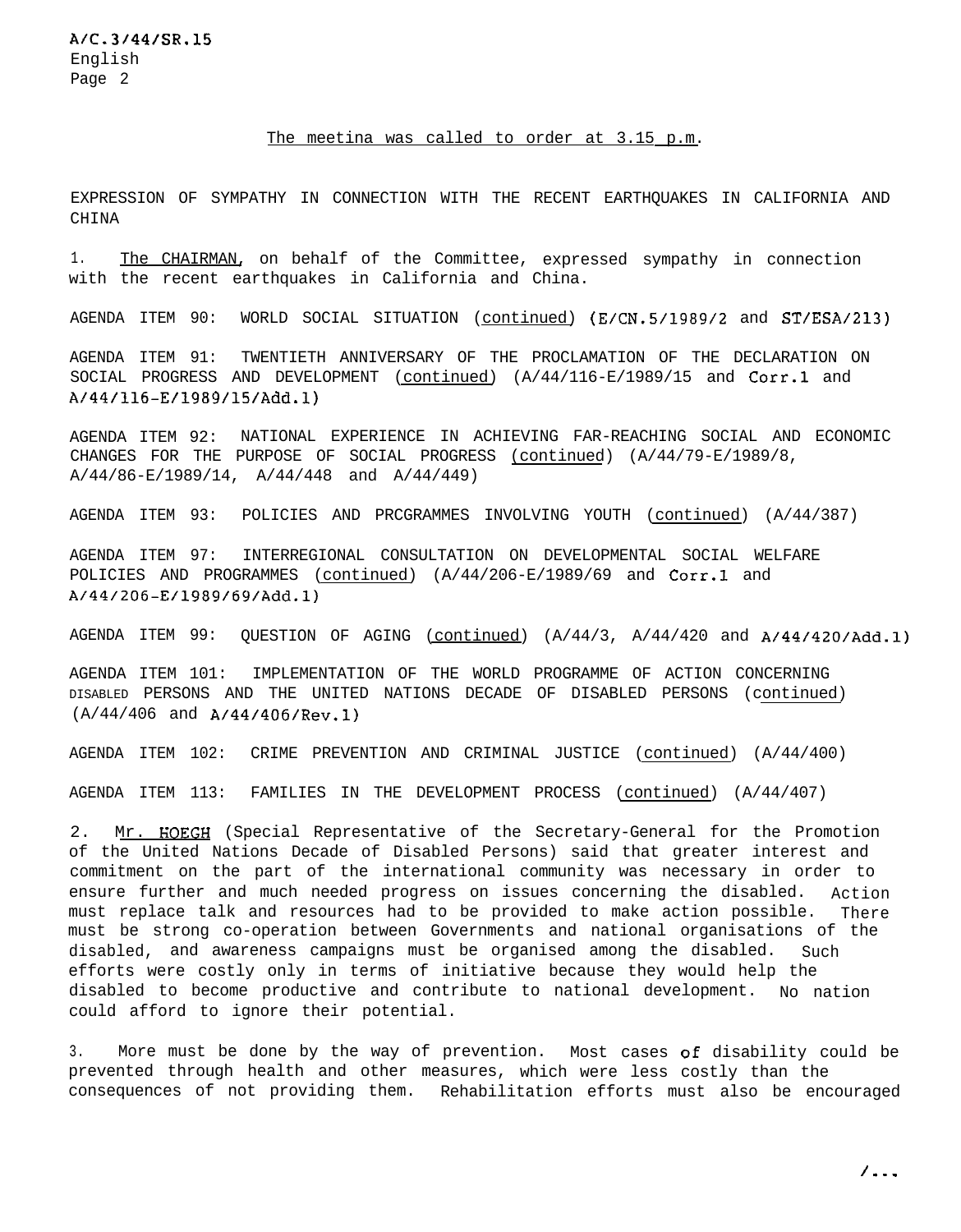(Mr. Hoegh)

and supported, and he particularly commended the work of the International Labour Organisation in that respect. The developing countries, which were short of what was required, should concentrate on co-operation in using local resources to provide the equipment and components needed to rehabilitate the disabled.

4. In many situations, ideological differences had been set aside to promote a common goal, and that must also be the case in helping the disabled. He commended the useful work that had been done for the disabled in Afghanistan, who needed a great deal more help, however, from the international community. International humanitarian efforts could also promote understanding and peace.

5. Everything must be done to ensure equality for the disabled by providing them, inter alia, with access to information. Unfortunately, sign language and Braille were often unavailable to the deaf and the blind. Anyone could become disabled and all Governments should follow the example of **some** by enacting legislation prohibiting discrimination against the disabled so that they could pursue their lifestyles and careers and develop their full potential. That was what equalisation of opportunity meant. Bilateral assistance programmes should also include aid to the disabled.

6. Lastly, he urged the international community to increase its contributions to the Voluntary Fund for the United Nations Decade of Disabled Persons. In 1988 the total contributions to that Fund, from nine countries, totalled only \$91,000, which was inadequate.

7. Mr. GOLEMANOV (Bulgaria) said that the 1989 Report on the World Social Situation (ST/ESA/213, E/CN.5/1989/2) showed that a number of serious social problems remained without an adequate solution. Despite the differences between States on social policies, the experience of some could prove useful to others. National policies must draw on the experience gathered by others and use the potential of international co-operation. The Declaration on Social Progress **and** Development was still the main document on which the efforts of the international community should be based and international co-operation should be maximized to ensure **its** implementation. He appreciated the report of the Secretary-General on the implementation of the Declaration  $(A/44/116-E/1989/15$  and Corr.1) as a means of improving the methods used to achieve the objectives of the Declaration. Periodic reports on its implementation were useful and necessary, and a more comprehensive approach should be adapted to such subjects as trade and finance as factors in international co-operation for social progress and development. He disagreed, however, with the report's conclusion that the Declaration had served its purpose. The Declaration was an action-oriented document and even a cursory look at the world situation made it clear that it was far from having achieved its objectives.

8. The Declaration also remained relevant because it emphasized that progress in the social and humanitarian spheres depended upon the successful solution of all other major global problems confronting mankind. If States could co-operate in tackling such acute problems as disarmament and regional conflicts, they could surely co-operate in tackling the equally important problems in the social sphere.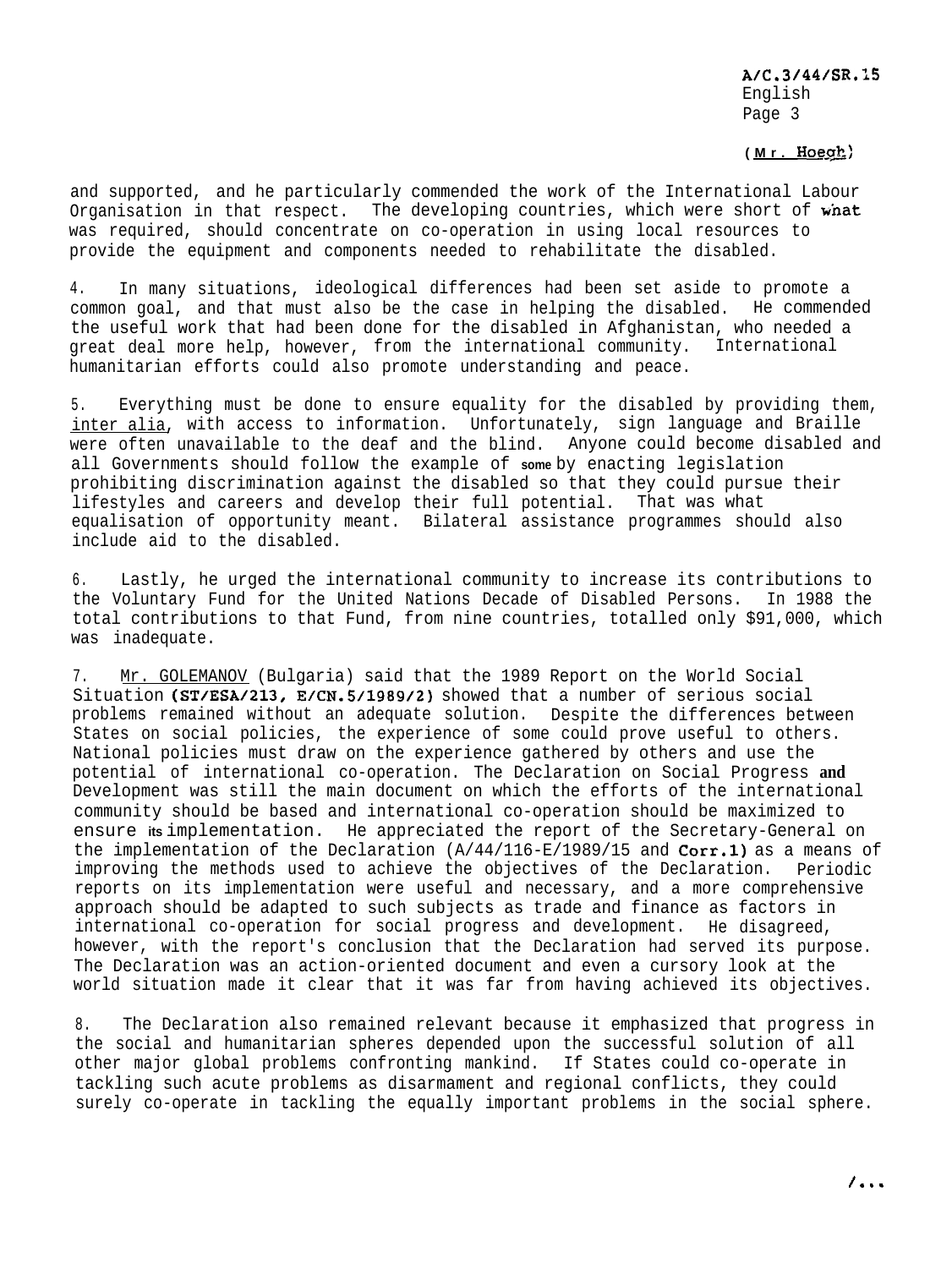A1C.31441SR.15 English Page 4

### (Mr, Golemanov, Bulgaria)

9. Only through comprehensive international co-operation could the world's full potential be mobilized to improve the social situation. The United Nations had a special responsibility in that respect. One of the things it must do was to enhance the role and significance of the Centre for Social Development and Humanitarian Affairs, which was expected to make proposals for strengthening the legal basis of international co-operation in the social sphere and adopt recommendations on how to solve the world's social problems. The Centre should **become** a forum for exchanging national experience and practical co-operation in achieving social progress, for studying priorities and for long-term planning that would promote the objectives of the Declaration.

10. Mr. HARYADI (Indonesia) said that the social and economic conditions in the world were marked by great advances arising from new discoveries in science and technology but also by unfortunate setbacks resulting from environmental neglect and unstable economic relationships. The lack of resources to take the necessary corrective action had its severest impact on the **most** vulnerable groups in society, and the problems were compounded in developing countries by the debt crisis. He whole-heartedly endorsed the analysis, conclusions and recommendations in the Secretary-General's report (A/44/387).

11. Indonesian youth were aware of their own responsibilities and the need to seek solutions to the problems facing youth throughout the world. They were active in **numerous** international bodies dealing with such **matters** as youth leadership training, promoting youth tourism, seminars on co-operatives, prevention of drug abuse, environmental protection and health. On the national level, young people were encouraged to become involved in national development activities in the areas of environmental protection, narcotics and drug abuse, family planning, co-operatives, sports and rural development.

12. His Government had also focused attention on the problem of unemployment among youth in Indonesia and throughout the world and stressed the relationship between education and employment. It particularly stressed programmes to provide motivation for further development of the agro-industry and to improve training and skills in that field so as to increase employment opportunities.

13. Ms. VUKI (Fiji), referring to the report of the Secretary-General on policies and programmes involving youth (A/44/387), agreed that it was essential to define the notion of youth as a prerequisite to formulating national and international youth policies. She supported the Secretary-General's recommendation that the Centre for Social Development and Humanitarian Affairs should conduct a survey of young peoples ' attitudes to the United Nations in order to strengthen their involvement in the Organisation's activities. Her delegation welcomed the suggestion that critical research on youth should be a continuing activity.

14. Her Government's growing concern for youth issues had been reflected in its support in 1985 for General Assembly resolutions 40/14, 40/15, 40/16 and 40/17 on youth matters. It therefore **welcomed** the recommendation that the tenth anniversary of- the International Youth Year in 1995 should be the occasion for launching global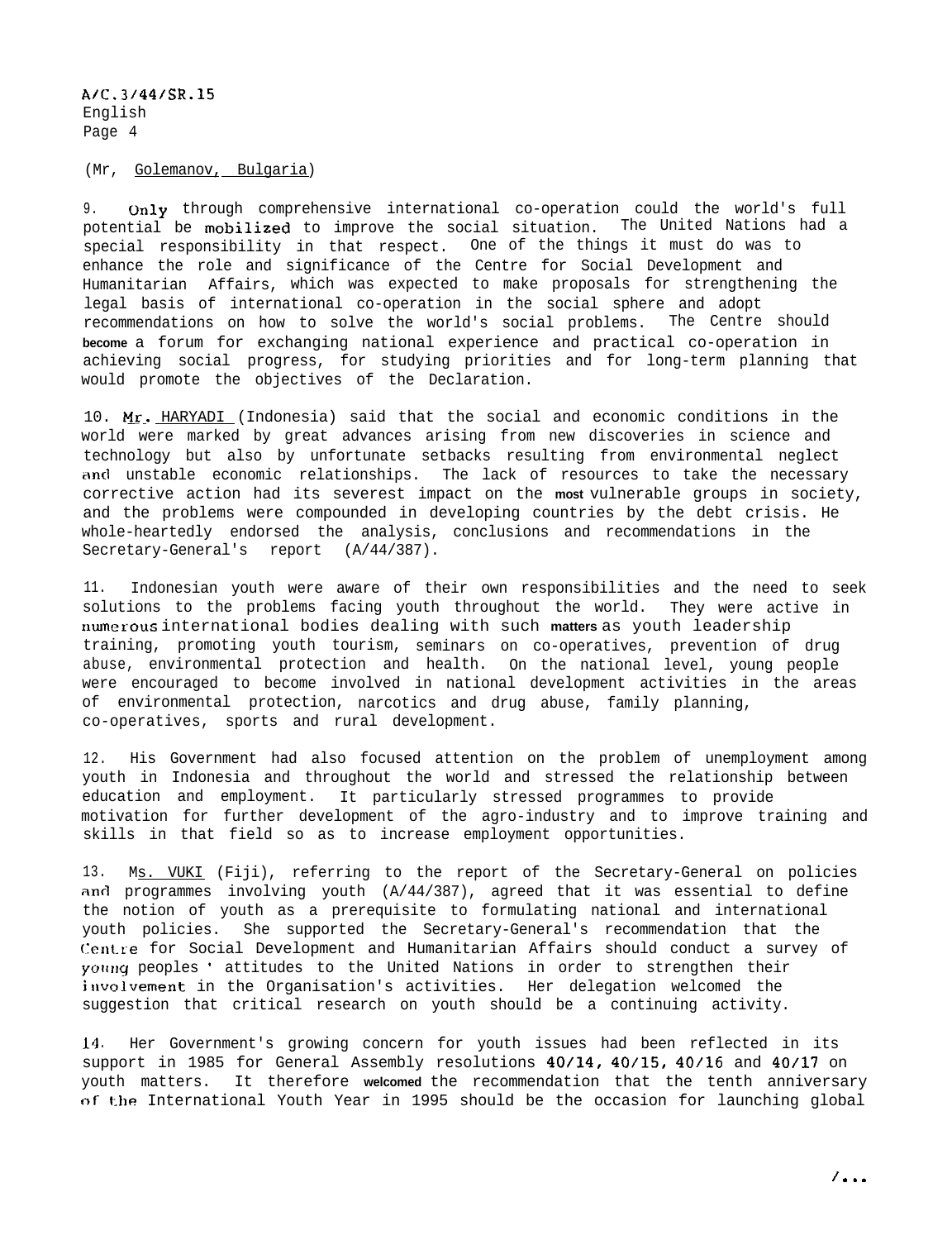(Ms. Vuki, Fiji)

activities with a view to reinforcing youth-related concerns and identifying future strategies, evaluating guidelines and implementing youth policies for the year 2000 and beyond.

15. Although youth problems tended to vary from country to country, there were **common** problems, such as drug abuse and the acquired immunodeficiency syndrome (AIDS) and other sexually-transmitted diseases, and environmental degradation, which could be dealt with only through international co-operation. Her Government, with its Ministry of Youth and Sport, endeavoured to control those social problems through education, using the **mass** media to keep young people and the public informed. It supported the work of non-governmental organizations. However, progress was subject to financial and other constraints and her delegation therefore supported the proposal that Member States should increase their funding for youth-related programmes.

**lb.** There was a growing realixation of the global impact of environmental rlegradation and its effects on youth, a problem requiring the involvement **of** every country. Her delegation was particularly concerned about continued nuclear tests in the Pacific, as a result of which the people of Rongelap Atoll of the Micronesian group were today experiencing severe effects of radiation. Her Government and the Pac:fi peoples, especially the young people, urged that the Pacific should be nucle<sub>-</sub> ee and should **not** become a dumping ground for nuclear and other wastes. Her deligation appealed to the international community, especially the developed countries, to help the Pacific peoples in their efforts to keep their environment sustainable and healthy.

17. Lastly, her delegation supported the Secretary-General's recommendation in document A/44/387 that the General Assembly should provide new directives and mandates to support Secretariat units or specialized agencies in tackling AIDS, drug abuse, degradation of the environment and other critical issues in the light of their negative impact on the lives and future prospects of young people.

18. Mr. van den HURK (Netherlands) said that a subject of particular concern to young people was their lack of independence in the years before they reached adulthood. Their dependence was apparent in the problems of the environment, the position of girls and boys in society, and homosexuality.

19. In the first place, young people nowadays were particularly concerned about environmental issues and wished to play their part. Interaction between youth orgsnizations and the authorities should be encouraged in order to lessen the dependence of young people on decision-making by the generations in power. The llnited Nations System-wide Medium-term Environmental Programme (IJNEP/GCSS.1171/Add.l) rightly emphasized the importance of international co-operation in tackling environmental problems and the involvement of young people was the best basis for a stable long-term environmental policy.

**20.** With regard to the position of boys and girls in society, young people were unable to influence their own lives, express themselves or develop in their own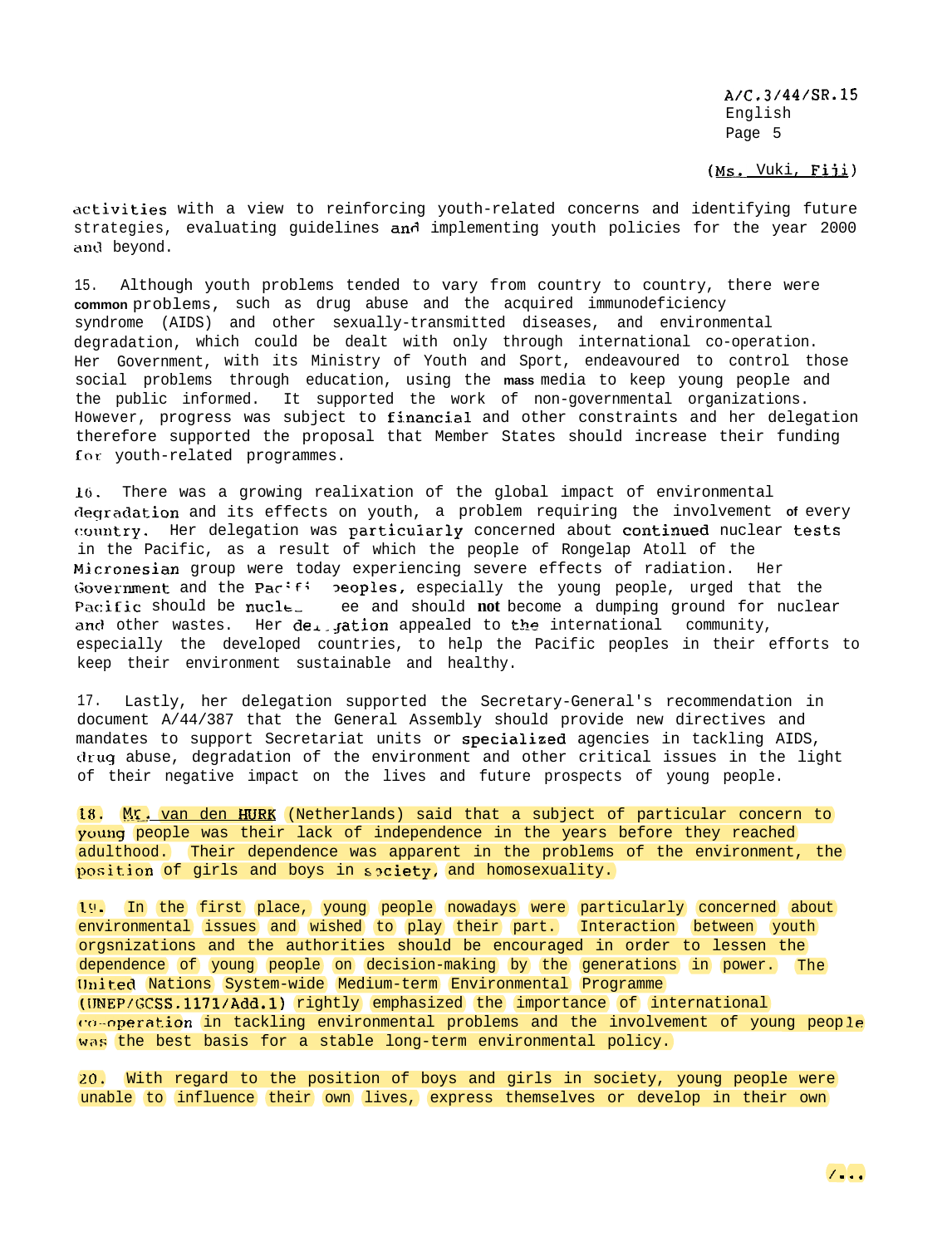(Mi. van den Hurk, Netherlands)

Way. They were held back by tradition which kept them dependent within the family and confined them to the traditional roles of girl and boy. Alternatives to traditional patterns should be brought to their attention so that they could explore and assess the options available and choose the way of life that suited **them best .** The Netherlands Government had developed an information campaign to encourage them to make independent choices.

,.**'1.** The question of youth and homosexuality was dominated by a lack of understanding. That was clearly illustrated in the report of the Economic and Social Council entitled "Legal and Social Problems of Sexual Minorities" (E/CN.4/Sub.2/1988/31). Young men and women discovering their sexual preference during puberty depended on information and the understanding of people around them - parents, teachers and other young people. All people should be free to live according to their nature. Information should therefore be given to parents, teachers and others to give homosexuality a respectable place in society.

22. By adopting General Assembly resolution 43194 entitled "Question of Youth" in 1988, the Committee had substantially rationalized its work-load, by providing for greater efficiency in monitoring policies and programmes affecting young people and Ithe promotion of global awareness of youth issues. It was important to co-ordinate youth policies throughout the United Nations *system to* ensure better implementation of guidelines. Since the stimulus given during the International Youth Year, .\t.t.ention to the functioning of communication channels between the United Nations **::y:;tem** and young people and youth organizations seemed to be decreasing and the time had **come** for a thorough evaluation. The Geneva Informal Meeting, the main channel of communication, was being undermined by a lack **of commitment, decreasing** participation and an absence of concrete results. The Youth Information Bulletin was now issued only three times **a** year instead of quarterly and remained of poor quality. He trusted that the improvements referred to in paragraph **68 (c) of the**  $\frac{1}{2}$  report (A/44/387) would be successful. There was scarcely any direct contact between the United Nations and young people and between youth organizations at the regional and national levels. Co-operation was becoming a mere formality. It was essential to use the existing consultative structures for non-governmental youth organizations in the United Nations **system** and the Centre for Social Development and Humanitarian Affairs should give priority to developing the active involvement of those organizations.

? t. Despite the recommendations in operative paragraph 14 of General Assembly I esolution 43/94, the number of youth representatives in national delegations to the General Assembly and other relevant United Nations meetings or conferences ~le,~ling with youth had not increased, He wondered why the Secretary-General had 1101 mentioned youth representatives in his report. The Centre for Social **Developmentand Humanitarian Affairs should play a crucial role both in** inter-ayency co-operation and in the participation of youth and youth organizations **in the implementation of youth policies and programmes. Unfortunately, the**  $Centre's$  human and financial resources were decreasing and it was essential for the Sottth Fund to continue to be included in the United Nations Pledging Conference.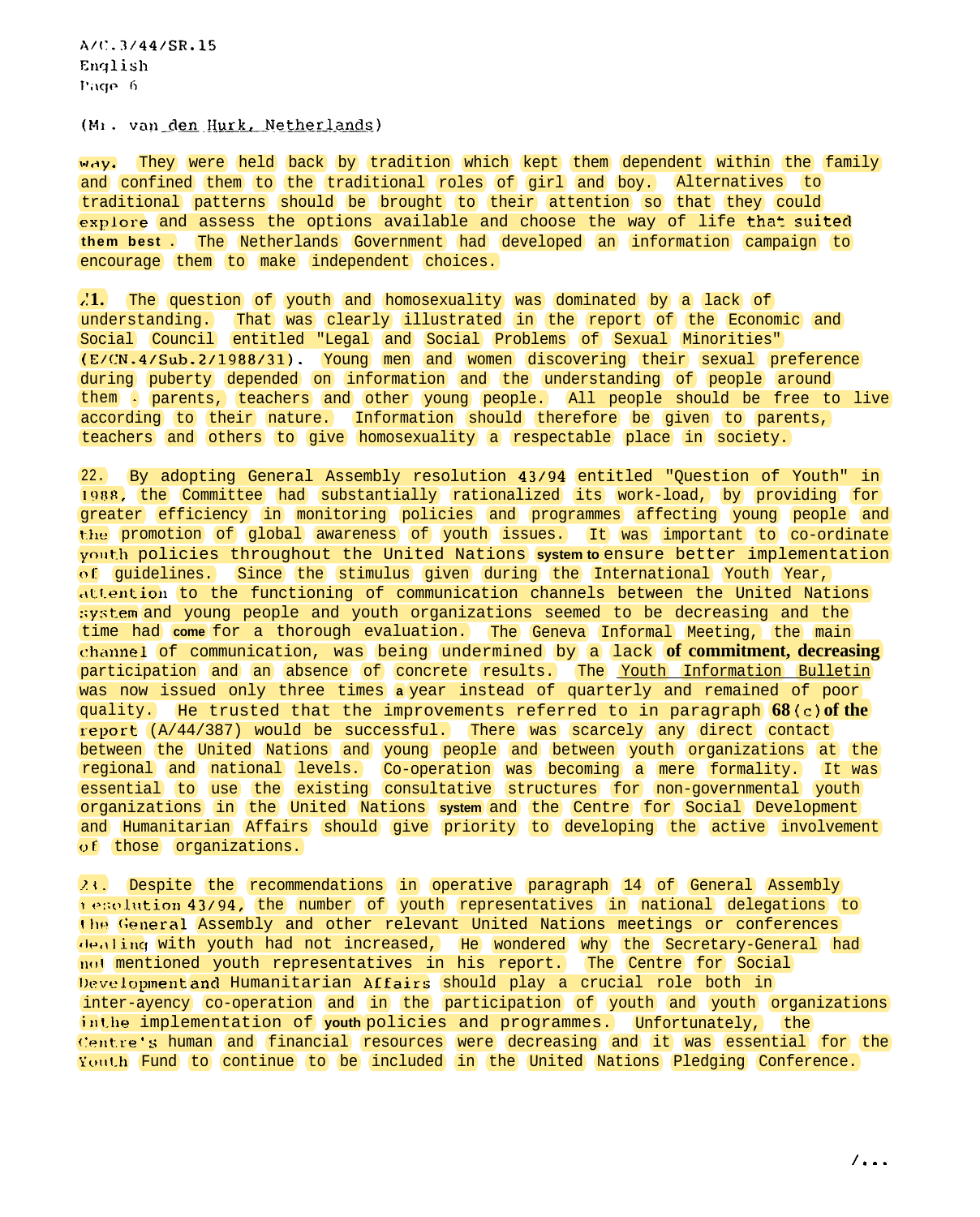$24.$  Mr. PULZ (Czechoslovakia) said that he welcomed the results achieved by the ilnited Nations Centre for Social Development and Humanitarian Affairs in encouraging international co-operation on crucial issues of social development despite financial stringency. He was particularly pleased that that body was enhancing the role of the Organisation on matters of social policy and development.

25. His delegation was convinced of the need for the submission of periodic reports on the world social situation and supported the conclusions adopted, on the basis of the report in document E/CN.5/1989/2, by the Centre and by the Economic and Social Council in resolution 1989/72. The report rightly stressed the changes taking place in the world and the fact that the social consequences of such persistent phenomena as poverty, famine, illiteracy, environmental deterioration, drug abuse and the arms race had an impact that transcended national boundaries and thesefore required a comprehensive approach to social problems within the context of the requirements of international peace and security.

2G. An important part of the report dealt with the critical social situation in Africa and the international community must do more to alleviate that situation. The next report should deal more extensively with the situation there.

27. Despite some progress, much still remained to be done in implementing the Declaration on Social Progress and Development, and international co-operation to that effect must be intensified. He agreed with the conclusions in the Secretary-General's report on the implementation of the Declaration (A/44/116). The Declaration still had an important role to play in the field of social development, in which problems such as unemployment, hunger, poverty and violations of human rights and social justice were often becoming more severe. He fully supported Economic and Social Council resolution 1989171 on the achievement of social justice.

28. In his own country the Declaration was given due attention. There were successes in implementing it, but also failures and those were being dealt with in the context of economic restructuring and democratisation. His country's concept of development was predicated on recognition of the interdependence of economic and social development and the need to ensure the active participation of all citizens in economic life. His country strove for social equality and justice, but without a distorted and levelling concept of social guarantees that undermined the principle of proper recompense for work done. The purpose of restructuring in his country was to counteract negative social developments and to harness unused capacity in the social development field.

29. Effective international co-operation in solving social problems was necessary. Views and experience that could be used on local or international **J.@VPJ.S** must be exchanged and he commended in that connection the Secretary-General's report in document A/44/8G.

30. Mr**\_..\_,-RASTAM (Malaysia),** referring to the 1989 Report on the World Social Situation (E/CN.5/1989/2), said that, in the face of the current serious social and

**\ Best Copy Available**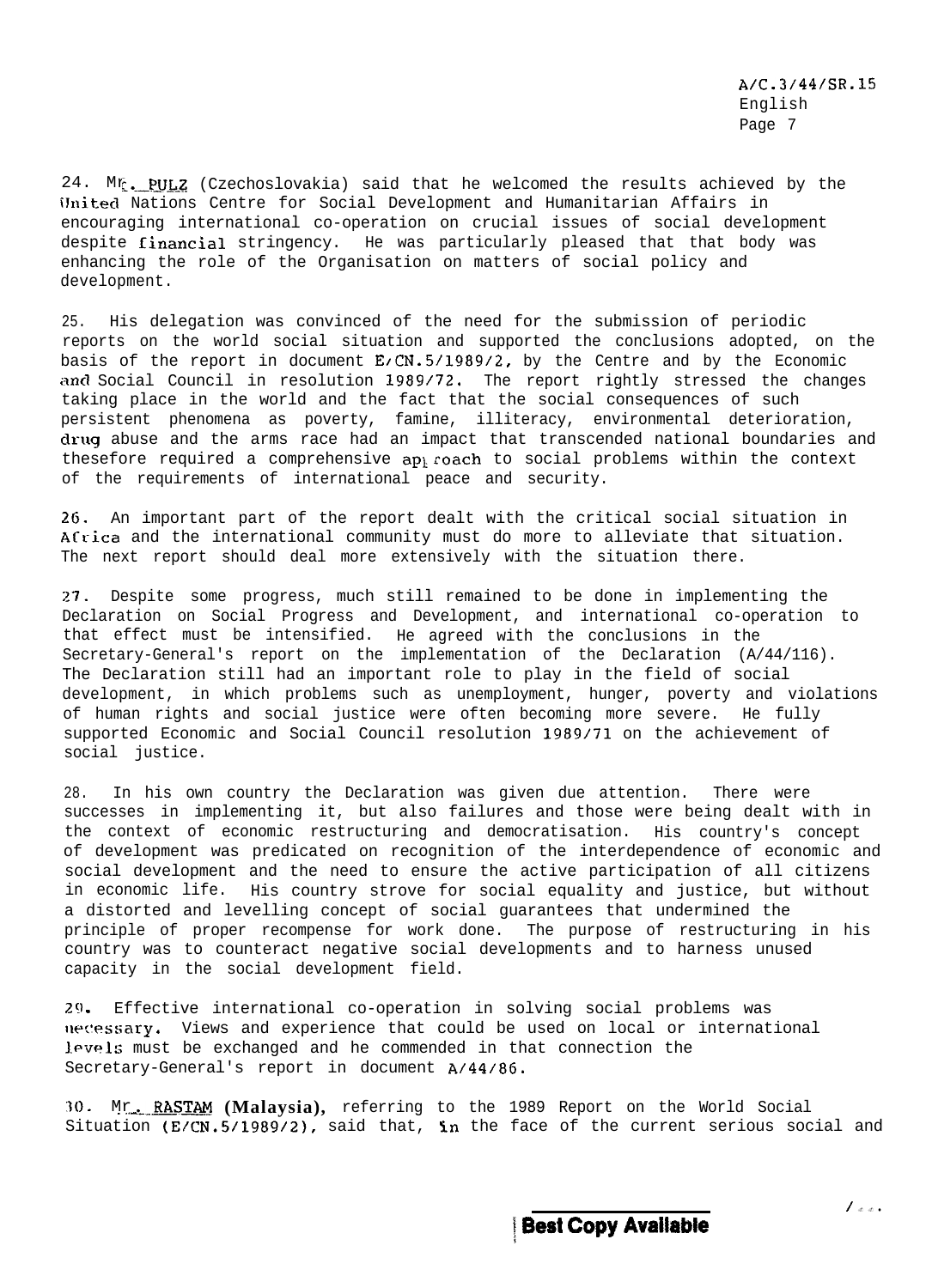(Mr. Rastam, Malaysia)

economic challenges, wider international co-operation was essential and the United Nations should be given appropriate responsibility and resources. The report could provide a sound basis for preparation of the International Development Strategy for the Fourth United Nations Development Decade.

**31.** His delegation concurred with the views on the report expressed in the statement by the Group of 77 to the Economic and Social Council at its first regular session in May 1989. His delegation would like to see future reports contain adequate and serious conclusions to the chapters, as well as a general concluding chapter summarizinq the main points discussed in the report. A report with brief and cursory conclusions, or no conclusions at all, would not help Governments to formulate or modify policies. Since the report appeared only every four years, it might also be useful if the Secretariat could prepare a brief preliminary outline in the intervening period.

**32.** His delegation was concerned about the statement on page 25 of the report that "Excess dietary fat results from the over-consumption of animal sources of protein, such as beef and pork, of saturated fat from such edible oils as palm oil, palm-kernel oil and coconut oil and of dairy products" which, taken with the preceding sentence, gave the unfortunate impression that the three edible oils sinqled out were among the major causes of certain illnesses. Malaysia was a major producer of palm oil and palm-kernel oil and a number of other developing countries produced coconut oil as well. Over the past few years, several campaigns had been launched in developed countries to discredit palm oil products as a major health hazard. There was no scientific evidence to support those allegations and scientists from his country had found clear scientific evidence to refute them and to prove the nutritional value of palm oil. His delegation therefore expressed its regret and dismay at the sweeping and unfounded statement in the report, which only further discredited palm oil and palm-kernel oil.

11. In connection with the Declaration on Social Progress and Development, his clelegation agreed with the Secretary-General's comment in document A/44/116-E/1989/15 that a number of main objectives had still not been universally realized, and urged that efforts should be made to implement them within the Cranework of the International Development Strategy for the Fourth United Nations Development Decade.

**74.** His delegation noted with interest the report in document A/44/86. Malaysia had achieved considerable progress in social and economic development over the past two decades, which had helped to raise the standard of living of the people and **improve** their quality of life.

<sup>I</sup>'?. On the question **oE** youth, his delegation agreed with the recommendations in the Secretary-General's report in document  $A/44/387$  and with the concern expressed regarding the growing vulnerability of young people to the drug problem. It noted in particular the proposal on the urgent need to explore new and improved ways of monitoring and reporting on progress with the guidelines for further planning and **Callow-up** in the field of youth. Bearing in mind the importance of adequate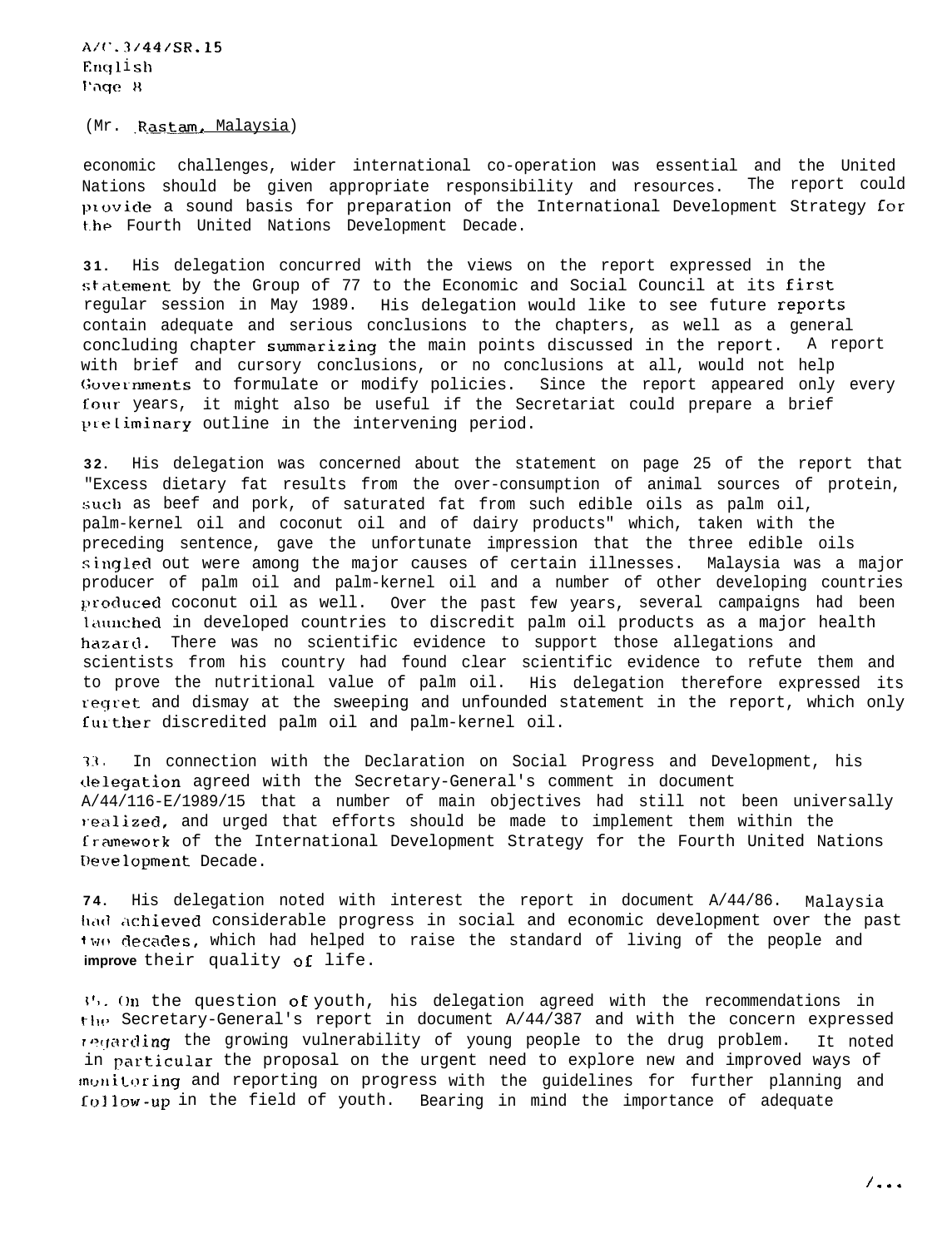#### (Mr. Rastam, Malaysia)

response from Governments, his delegation was willing to work with others in considering any other approaches which could provide a satisfactory solution to the problem on the basis of the Secretary-General's proposal.

3G. Young people represented a country's major source of energy and vitality and their contribution to nation-building was essential for national development, particularly in developing countries. The proper channelling of their energy and talent could help to prevent idleness and frustration and steer them away from degrading activities such as drug abuse and crime. The Malaysian Government had provided ample incentive for young people to participate in the development process.

**37** - The predicament of physically or mentally disabled people, whose numbers were increasing, was particularly grave in the developing countries. His delegation noted with concern the Secretary-General's comment in his report (A/44/406) on the slow progress made during the United Nations Decade of Disabled Persons and the lack of commitment by Member States. His delegation was seriously studying the Secretary-General's appeal to Governments to contribute or increase their contributions to the Fund for the United Nations Decade of Disabled Persons. His Government continued to provide welfare facilities for disabled persons and to encourage participation by the public in promoting and providing new services and .facilities. Disabled persons were given financial assistance and vocational training and encouraged to undertake self-employment.

38. He noted in the report on aging (A/44/420) that there would be 1 billion elderly people by the year 2025, more than 70 per cent of them in the developing countries. Malaysia endorsed the Secretary-General's conviction that collective international efforts should be pursued towards the goals of the International Plan of Action on Aging. His delegation welcomed the recommendations of the second review and appraisal by the Commission for Social Development at its thirty-first session and subscribed to the ideals of providing and facilitating good, secure and affordable care for the aging. In view of the relatively long life span after retirement, programmes were being undertaken in Malaysia under the auspices of the Ministry of Welfare Services in the areas of welfare, health, housing, training and Einancial security. In that connection he referred to the seminar on population aging, held at Kuala Lumpur in July 1989.

39. In connection with the Secretary-General's report on Families in the Development Process (A/44/407), his delegation supported the recommendation that the year 1994 should be proclaimed International Family Year, as well as the other main recommendations. The family structure in Malaysia was gradually changing as a result of modernization and development and it was important for the family to be recognized as a unit and a factor in enhancing social progress.

40. Mr. LIU Xinsheng (China) said that, despite the recent political detente between the East and the West, the economic gap between the North and the South was widening. The stagnant or declining economies of most of the developing countries had had serious social consequences, such as lower per capita income and educational levels and soaring unemployment and poverty. While the "1989 Report on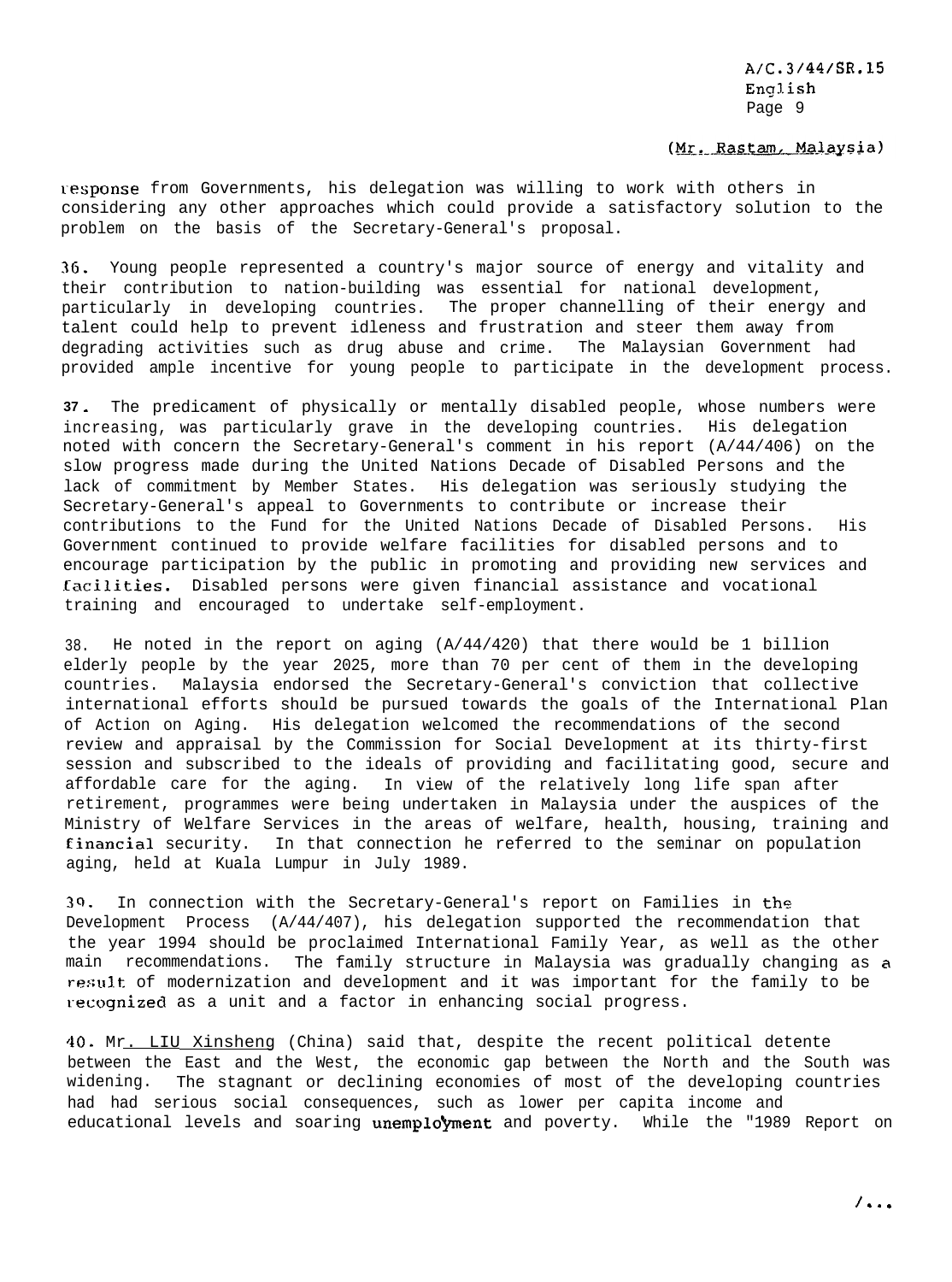A/(:.3/44/SR.15 English Paqo 10

 $(M:$  Lin. Xinshena. China)

tlic World Social Situation" provided detailed and extremely useful **information on** t.he world social situation, China hoped that the relevant organs of the United Nations would in the future devote even more attention to the social development of the developing countries, so that the next report on the world social situation miqht not only present further in-depth studies on the causes of the deterioration oL the social situation in developing countries, but also put forward concrete proposals for its improvement and point to effective ways for promoting social development throughout the world.

41. The Secretary-General's report, entitled "Second review and appraisal of the implementation of the International Plan of Action on Aging" and the conclusions drawn at the thirty-first *session* of the Commission for Social Development indicated that the Plan of Action was still of importance in guiding international efforts in favour of the elderly. China also endorsed annexes I and II of Economic and Social Council resolution 1989/50. Owing to active promotion by the Chinese Government and the Chinese Commission on Aging, considerable headway had been made in China in furthering  $\thickspace$  th $\thickspace$  cause of the elderly. A "Day for the Aging" had been designated in many provinces and municipalities, and many local governments had promulgated by-laws to protect the rights oE the aging. The Chinese Government also attached great importance to creating the conditions in which old people could continue to participate in the development process.

42. China supportec: the recommendation made at the spring *session* of the Economic and Social Council to convene an expert meeting in 1989 in order further to promote ongoing work concerning disabled persons. It was convinced that, working together, the various countries and the international community as a whole would be able to **rwercome** a multitude of difficulties. The Chinese Government had always attached great importance to the work of disabled persons, In 1988, the National Association of Disabled Persons of China had adopted a five-year work programme for disabled persons, based on the United Nations World Programme of Action concerning Disabled Persons. Since the beginning of the year, various provinces had formulated their own programmes in accordance with the national work programme. (Thina was confident that greater socio-economic development would providn more opportunities for disabled persons to participate in social life on an equal Cooting and would enable disabled persons to enjoy all the rights in a real sense.

4 <sup>3</sup> - **Crime** had become a serious social problem in many countries and posed a great threat to their socio-economic development. In recent years, the relevant United Nations organs had achieved good results in helping countries to improve their legal systems and their strategies for prevention and control of crimes, as well as in strengthening co-operation among countries in that regard. China placed crime prevention in the context of its overall strategy for national development, and it ,~clvocated fruitful international co-operation in that important field. The Chinese Government attached great importance to the preparations for the Eighth United Nations Congress on the Prevention of Crime and the Treatment of Offenders, to be held in Havana in 1990. It had sent a delegation to the Asia and the Facific Hcqional Preparatory Meeting held at Bangkok in April 1989, where it had participated in the discussion of five substantive items, and it wished to work with other countries to contribute to the success of the Eighth Congress.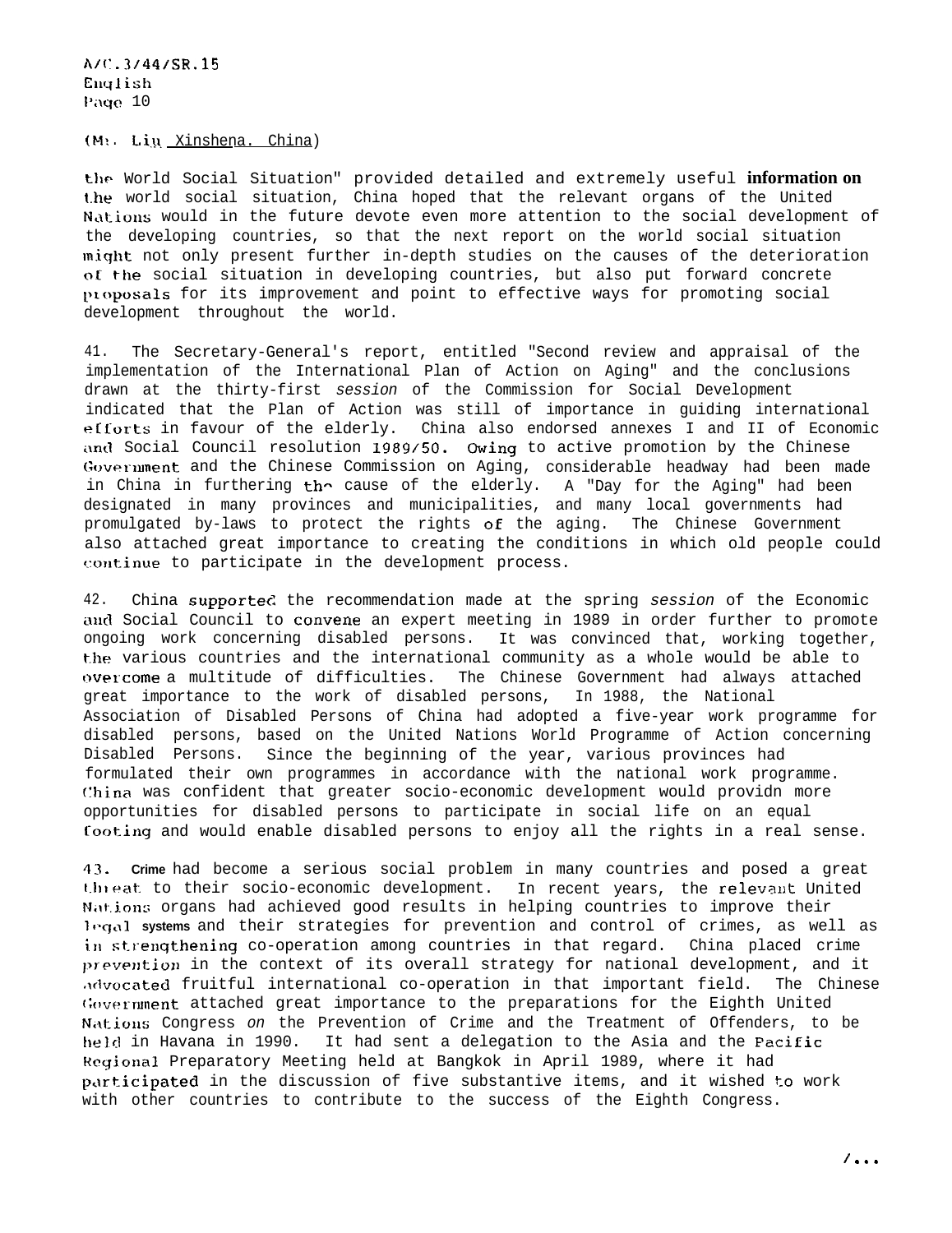44. Ms. MERCHANT (Norway), speaking on behalf of the Nordic countries, said that the report rightly stressed the strong link between economic and social development in both the national and the international context. The Nordic countries had on several occasions underlined the importance of taking social policy factors into consideration when defining development **aims** in order to maintain the proper balance between economic incentives and fair social distribution, thus contributing to sustainable development. Paradoxically, however, high material standards of living could also coexist with increasing social problems. It was therefore vital that not only national authorities but also intergovernmental organizations should implement the relevant recommendations and decisions formulated in the United Nations **system.**

*45.* In regard to that **system,** for the various organs to be able to fulfil their **marxlatecl** tasks, the division of responsibilities should be clear, and resources should be distributed according to the priorities set. If they wished to accord higher priority to social questions, it was imperative that the Centre for Social Development and Humanitarian Affairs should be adequately staffed.

46. In the opinion of the Nordic countries, "The Guiding Principles for Developmental Social Welfare Policies and Programmes in the Near Future" were a source of inspiration and provided the appropriate framework for future-oriented action in the field of social welfare and development. However, paragraphs 95 and 96, especially, should be implemented. The great improvement in the work of the Commission for Social Development in recent years also gave hope for the future.

41. Unfortunately, the World Programme of Action concerning Disabled Persons and the main goals for the United Nations Decade of Disabled Persons were still far from being implemented. It was encouraging to note, however, that **some** progress had been made in improving the accessibility of United Nations premises to disabled persons, as well as the employment possibilities of disabled persons in the United Nations organizations. Nevertheless, new guidelines and strategies for further work in favour of disabled persons were needed. To that end, it would be necessary to evaluate the results of the United Nations Decade of Disabled Persons, and they urged Member States, acting in consultation with the organizations of disabled persons, to submit advance comments to the Secretary *General* by 28 February 1990, as requested, for inclusion in the background document to be discussed both at the meeting GE experts in Helsinki in May 1990 and at the forty-fifth session of the General Assembly. The Nordic countries also reiterated their support for an international campaign to increase the general knowledge of the Decade and the Programme of Action.

*48.* It was encouraging to see that a European regional platform for the discussion of social policies was re-emerging. In the light of the economic constraints on the United Nations Centre for Social Development and Humanitarian Affairs as well A: on regional intergovernmental co-operation, the Nordic countries wished to suggest that the **Economic** Commission for Europe again look into the possibilities of developing its activities in the social field. They were prepared to work with Lhe Commission in furthering regional activities on social welfare and policy clevelopment.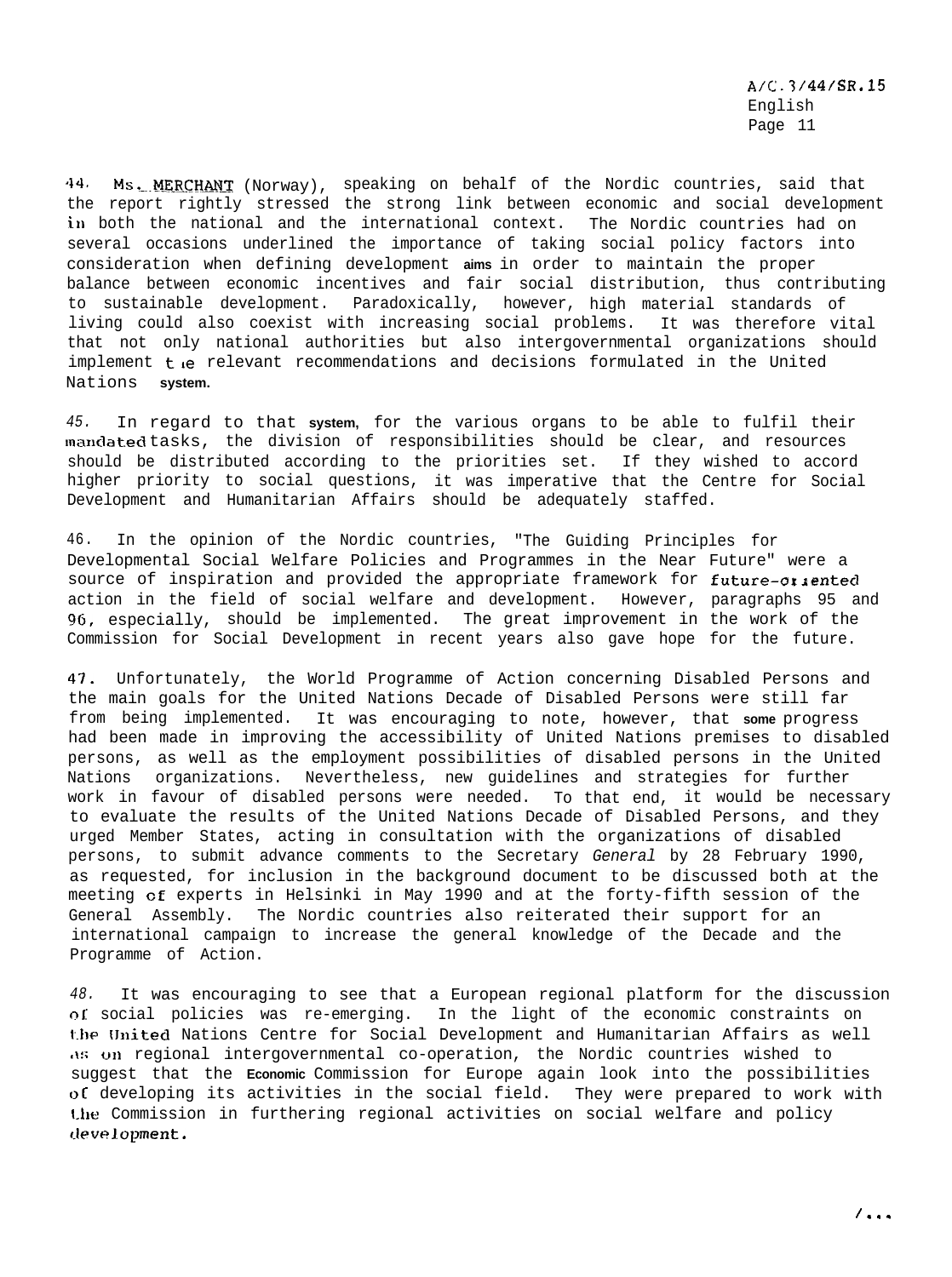(Ms. Merchant. Norway)

40. The Nordic countries had earlier requested that the importance of problems related to the use of alcohol should be duly reflected in the programme and budget proposals put forward by the Secretary-General. Meanwhile, she was pleased to report that planning was going ahead on the United Nations expert meeting on the ueqative social consequences of alcohol use, to be hosted by the Norwegian Government in 1990. Norway was also looking forward to participating  $i<sup>n</sup>$  the implementation of the Council resolution.

50. Reporting on the national experience in promoting the co-operative movement had become rather stale. The time had come to define possible new roles and organizational models for joint efforts. A new approach might be found for future discussions of the co-operative movement by linking it with the discussion and implementation of the Guiding Principles instead of limiting it to traditional reporting on consumer and production co-operatives.

51. The continuing deterioration of the environment posed a threat to social development and, eventually, to the very basis of life on earth. The Nordic countries therefore appreciated the strong moves within the United Nations system and nationally to integrate environmental considerations in all relevant areas and to intensify interrational co-operation on the environment.

52. Miss BACHTOBJI (Tunisia) said that on the eve of the twentieth anniversary of the Declaration on Social Progress and Development, it was important to note that, as the Declaration emphasized, social progress depended on the realisation of certain priority objectives, such as the elimination of poverty, hunger and illiteracy, the assurance of full employment, the provision of social welfare services and the protection of the environment. In that respect, the world economic crisis continued to have disastrous repercussions on the social situation of developing countries. The stagnation of government aid, the heavy debt and debt-servicing burden and the structural adjustment policies all had a negative impact on social programmes. For that reason, the new International Development Strategy for the Fourth United Nations Development Decade should give priority to developing human resources, promoting education and health, and ensuring food and job security. Tunisia believed that the guidelines established within tile **framework** of the Interregional Consultation on Developmental Social Welfare Policies and Programmes should be an integral part of that Strategy, and it applauded the initiative of the Secretary-General to increase technical assistance Io developing countries in carrying out their social programmes. The North-South dialoyue needed to be reactivated with a view to lessening inequalities between the developed and the developing countries. In the long run, international peace and security depended on increased co-operation and dialogue concerning social and economic problems.

**53 .** Tunisian policies with respect to youth were aimed at integrating young people into the work-force. However, while the problems of youth were the primary re:;ponsibility of their Governments, the interdependence of the world economy made Iinancial and technical co-operation among countries necessary. In that spirit,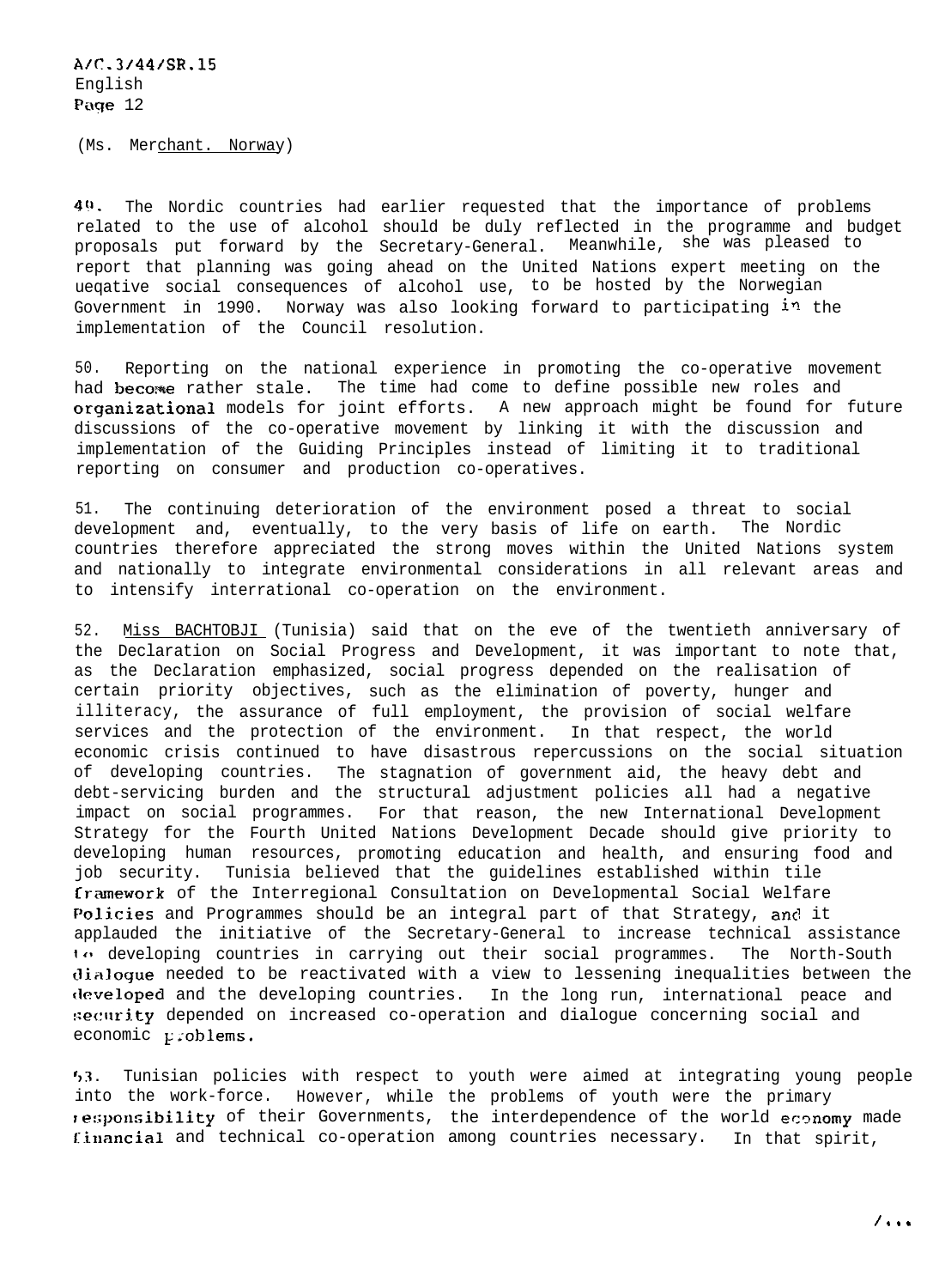### (Miss Bachtobii, Tunisia)

Tunisia wished to reaffirm the importance of the United Nations Programme of Action for. African Economic Recovery and Development 1986-1990.

54. In connection with the situation of disabled persons, Tunisia wished to emphasize the need for the exchange of experiential data among countries within the framework of the implementation of the World Programme of Action concerning Disabled Persons, as well as to encourage contributions by States to the Voluntary Fund for the United Nations Decade of Disabled Persons, so that it could **meet** the financial requests of the developing countries in that area. Tunisia's global approach to the social promotion of disabled persons had included such recent measures as the institution of a higher council for the disabled, which was charged with advising on the prevention and detection of handicaps and with proposing programmes and measures for ensuring the health protection and social integration of disabled persons. Its 1989 budget contained provisions for the construction of a new centre for the blind and for the organization of three pilot professional training centres for disabled persons. Also, a law had recently been promulgated requiring public and private businesses to hire disabled persons. Lastly, in February 1988, Tunisia had ratified the Convention concerning Vocational Rehabilitation and Employment (Disabled Persons), adopted by **the** International Labour Conference.

**55. Mr. CHRYSANTHOPOULOS** (Greece) said that, with respect to the co-operative movement, **many** co-operatives had been established in Greece, mainly in the agricultural sector. With regard to the national experience in achieving Ear-reaching social and economic changes for the purpose of social progress, he noted that while the report of the Secretary-Genexal on that subject provided useful information, the number of countries answering the questionnaire remained low. Greece believed that allowing longer intervals between questionnaires would enable more countries to participate, which would in turn permit a **more** comprehensive analysis. Greece was fully conscious of the problems caused by changes in the world social situation, such as urbanixation, *industrialization* and migration, and was **accelerating** socio-economic development through education, training and social welfare programmes. It had also developed programmes for assisting rural populations and all other vulnerable groups, which were aimed at incorporating those groups into the mainstream of economic and social life.

56. His delegation attached great importance to the question of aging, since the **aging** population of Greece was growing steadily. The Greek Government was working to develop methods to provide proper social welfare for the elderly, to integrate **them** into social life and provide support for them and their families, rnd to **~~ll~'~Jurage** their self-reliance.

 $57$ . Greece agreed with the proposal that 1994 be proclaimed "International Family Year". Because the success of an international family year greatly depended on comprehensive preparations, he called on national **committees**, regional commissions, specialized agencies and non-governmental organisations to provide the pertinent information to help the Secretary-General in preparing for the Year, Greece also Aqreed with the proposal of the Secretary-General that the Commission for Social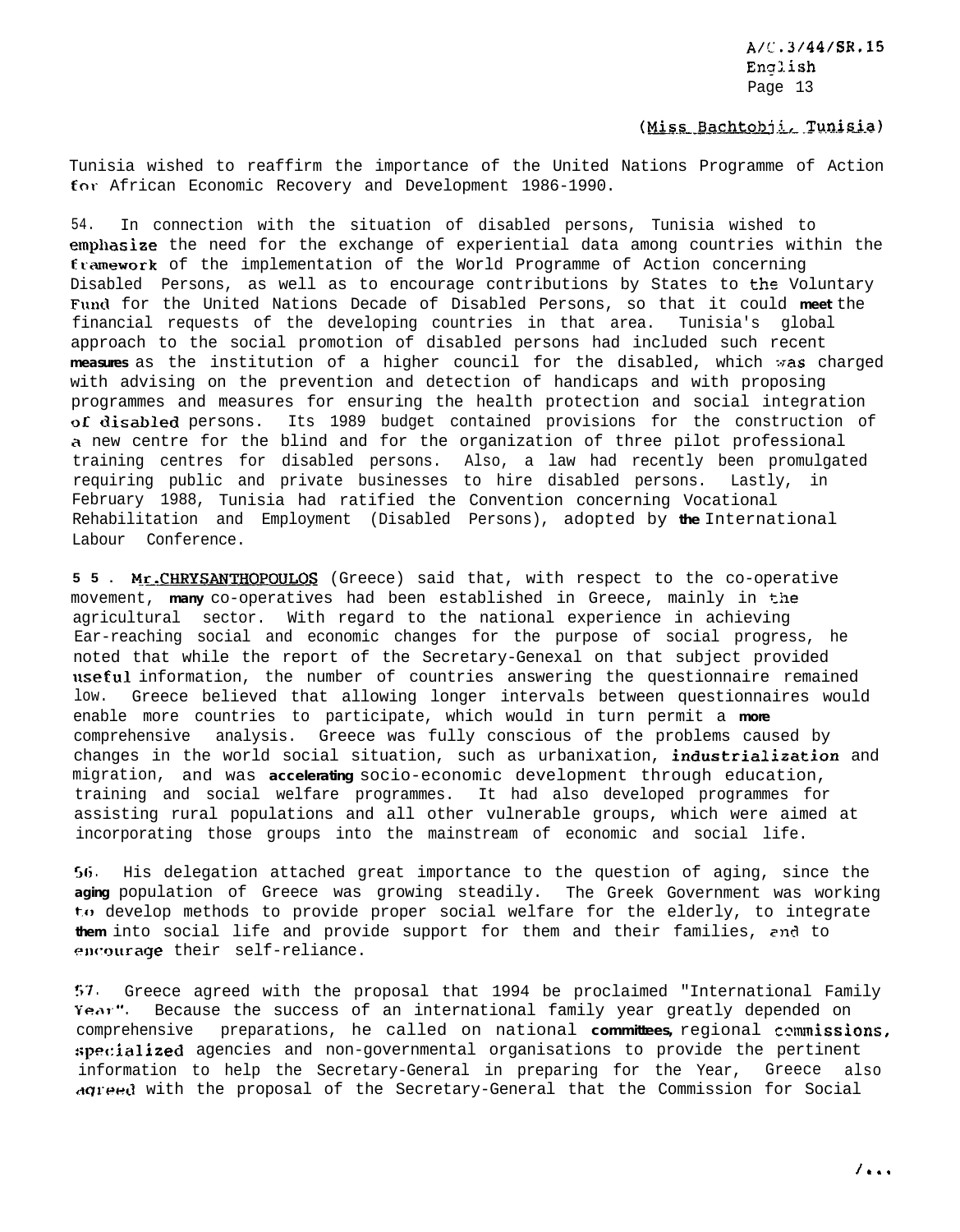### (Mr. Chrysanthopoulos, Greece)

Development should serve as the preparatory **body for the** international **year** and that the **Commission** on the Status of Women should contribute in the preparatory work,

**56.** In Greece, **family** law **had** been updated to contain provisions regulating questions concerning, *inter alia*, marriage, divorce, the upbringing of childron, parental care, property relations between spouses and provisions for sharing family responsibilities, However , an international family year should address the needs of all families in all parts of the world, taking into the account the different social, **economic,** cultural and political **systems.** Greece believed that the recommendations contained in tho report of the Secretary-General could **form the** basis for an international plan of action. In that connection, it also wished to **suggest** that the problems of the **rural** family should be included among those issues and to emphasize the importance of the participation of non-govornmontal organizations in the international year.

59. He wished to make some brief comments on a letter dated 8 August 1989 from the Chargé d'affaires **a.i.** of Albania (A/44/448). That letter, in its annex, transmitted an official announcement on the general census of the population of Albania carried out in April 1989. It **stated that** out **of** the population of non-Albanian nationality of that country, 58,758 inhabitants were of Greek nationality. His Government could not accept that figure in so far as it purported to refer to inhabitants of Albania of Greek ethnic origin of tho Eastern Orthodox denomination, There were **a** number of genuine sources of information on the mattar, spanning the last 60 **years,** to which he could refer. An Albanian report by a high official of the Ministry of Interior of that country, entitled Albania J927., registered 178,349. or approximately one fifth of the total population of Albania as belonging to the Eastern Orthodox faith. At another consus carried out in 1941 by Italian authorities, the Orthodox population was found to be approximately 216,000. More recently, according to a publication of the Federal Statistical Bureau of the Federal Republic of Germany, under the title Albanien 1987, 200,000 persons of the Greek Orthodox faith were living in Albania. Other rcliablo **sources** brought the figure to an even higher level, Grocce and Albania hnd attained a **moat** appreciable record of progress in their overall bilateral relations, which, inter alia, had a bearing on the social and economic welfare of the Greek minority living in Albania, The remarks he had **just** formulated should be taken ns <sup>a</sup> sinccro and positive contribution toward placing in its true context the perspective of a continuing social progress of that minority.

60. Mrs. SKOWRON-OLSZOWSKA (United Nations Educational, Scientific and Cultural Organization), addressing agenda item 93, said that the improved international situation provided a unique opportunity to channel fresh resources to narrow and gradually close the unacceptable gap between rich and poor countries. The widening gap between the developing and industrialized countries, the deterioration in the **terms of** trade, unemployment, the debt burden and other problems required **a commitment** on the part of everyone, especially young people, to promote peace among nations, shared development between rich and poor States through the elimination of inequalities. progress in the field of human rights, and greater environmental protection.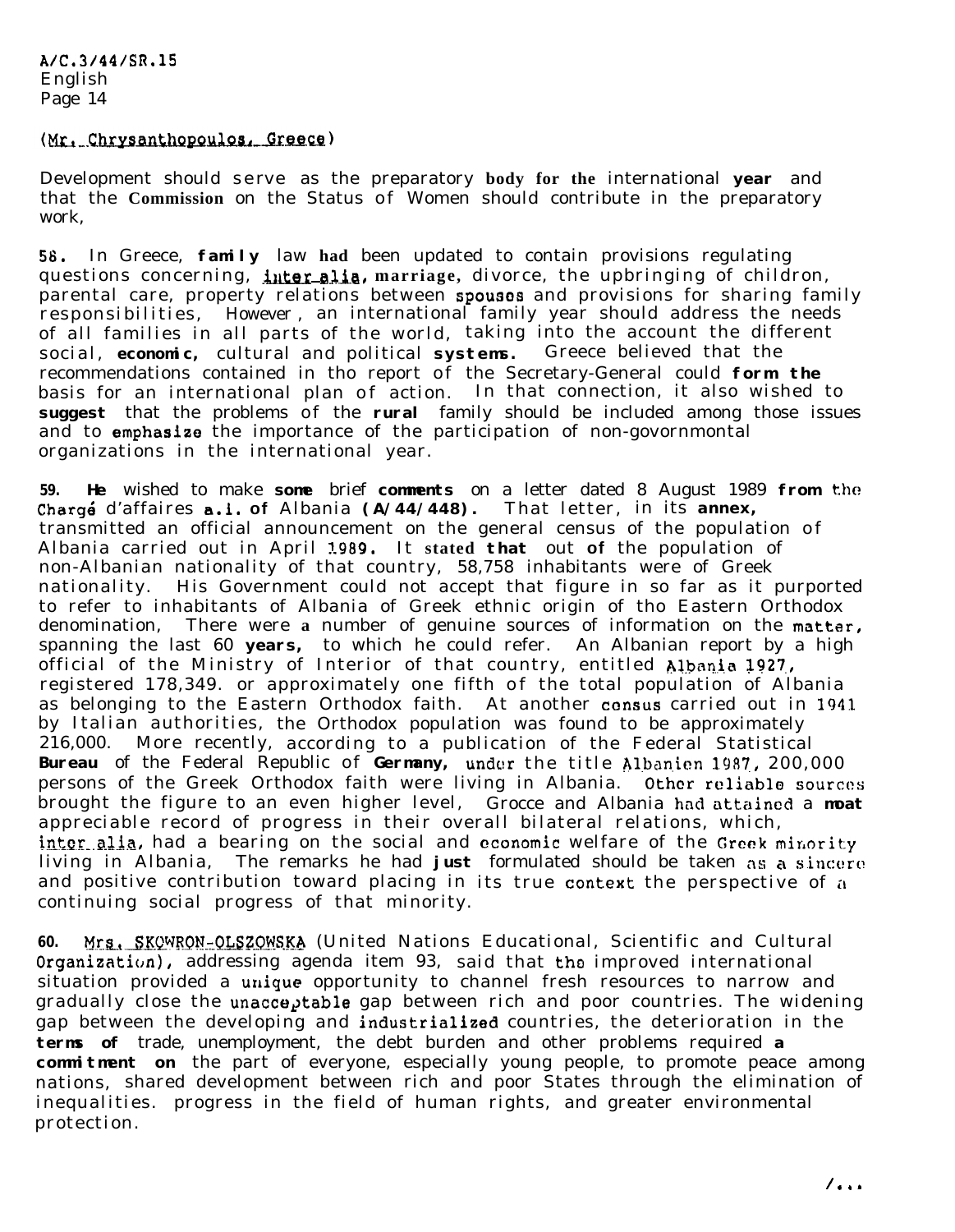### (Mrs. Skowron-Olszowska, UNESCO)

61. The youth population **of** the world, which **was** expected to **increase** to 1 billion by 1991, was an essential human **resource, eager to** contribute **to** the development of aocfety, However, young people were affected **more than any other group by high rates** of unemployment, inequalities within and among nations **and** even war, That situation **and** inadequate learning **systems** made youth **economically vulnerable and** socially insecure, leading some young people **into** self-destructive behaviour patterns such **as** delinquency, drug **abuse and** suicide,

62, Although **policy** makers fully acknowledged the role **of** young people aa the key **to future** progress and human resources development, **there** was a *med* to rethink youth policies **and** develop innovative programmes by mobilising the creative **potential of young people through co-ordinated action at the international, national** and local levels. **UNESCO** accorded high priority **to** youth issues in its third mediun-term plan (1990-1995). Its **actions in that area wet@ dorigned to enhance the** rtatus of young people in society and **mobilizo** them *in* **the national** development process, As **a new thoma in the** UNESCO programme, **youth issues received** particular attention **in** all major ytogramme areas.

63, In the field **of** education, young paople **were** the principal target **for literacy** teaching and employment training, The prevention **of** drug abuse *and* AIDS, **and the** promotion of sports were the subjects **of** specific youth-oriented **actions.** In **the** field of science, steps had been taken to promote *scientific* and technological **knowledge** and **environmental awareness.** Young people were **encouraged to** play a greater role in the cultural **life of** society and the development **of** a critical appreciation of **the** media,

64. Research into the marginalization **of** young people **was a major activity in** the social **and human sciences programme of** UNESCO and **aimed at identifying the factors** favouring fuller participation by young people in the life of society, Interasted Member States **could** obtain UNESCO assistance **in** the formulation **of** national youth policies **to facilitate** the participation **of** young people in the development process. UNESCO also promoted voluntary service by young people and maintained close ties with youth organisations to **assist** young people in implementing projects that they initiated. Special steps were being taken to strengthen inter-cultural youth exchange programmes to foster peace and international understanding through direct knowledge **of** other cultures.

**65, A** special mobilising project on youth sought to establish an international information service to improve the understanding of **youth issues and enhance** the capacity of networks of youth institutions and research centres **tc** exchange information on relevant questions and develop innovative responses. Those initiatives should help design *innovative* policies and programmes **for** solving the problems of youth. The mobilising project represented *one* of the strongest commitments by UNESCO to greater participation by youth in the building **of** e better world, Lastly, she drew attention to the report by the **Director-General** *on* **the contribution by UNESCO to the promotion of international co-operation with regard to** young people **(25 C/18),** which **provided a more** detailed account **of the** activities undertaken **for** the benefit of younq people **during** the 1988-1989 **biennium,**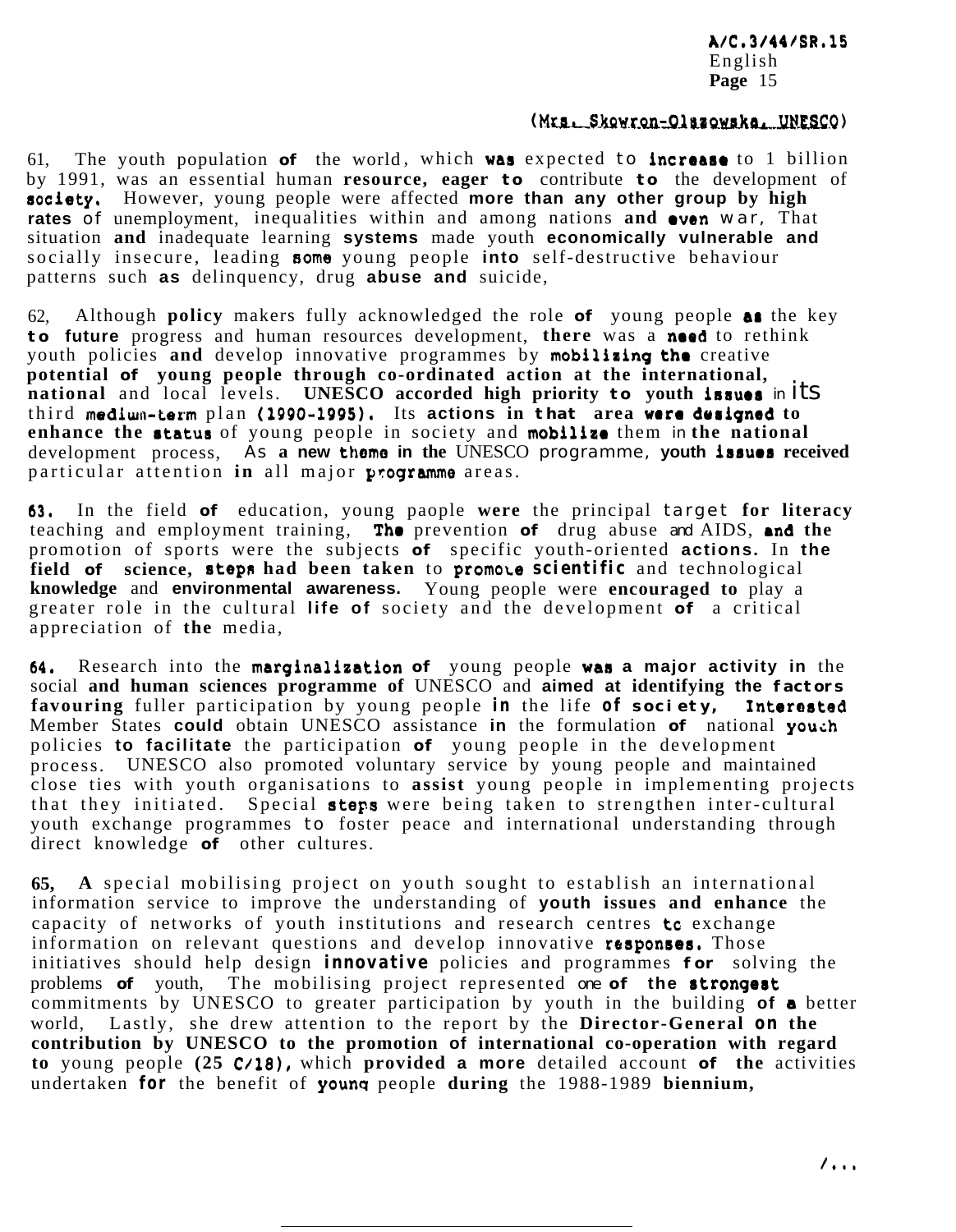## **AGENDA** ITEK 89x IMPLEMENTATION OF THE PROGRAMME **OF ACTION** FOR **THE SECOND DECADE** TO COMBAT **RACISM AND RACIAL DISCRIMINATION** (continued) (A/C,3/44/L.6)

# Draft resolution A/G.3/44/L.6

66. Mrs. ARUNGU-CLENDE (Kenya), introducing the draft: resolution on behalf of the Group **of** African States, said that, *hwing* considered the various reports of **the** Secretary-General submitted within the framework of the implementation of the Programme of Action for the Second Decade, the Group was convinced that there was still a need to take more effective and sustainnd measures for the elimination of all forms of racism and racial discrimination. The draft resolution, inter alia, appealed **to all Governments** and to international and non-governmental organisations to increase and intensify their activities to combat **racism, racial** discrimination and **apartheid**; and affirmed once again the nood for the implementation of the plan **of** activities proposed for **the** period 1990-1993 contained in the annex to General Assembly resolution 42/47. It was hoped that the draft resolution would be adopted by consensus.

67. The CHAIRMAN said that. action on the draft resolution would he taken at a later stage of the Committee's work.

**AGENDA ITEM 100: ELIMXNATION OF ALL FORMS OF RACIAL DISCRIMINATION (continued)** (A/C,3/44/L,7 and L. 11)

## Draft resolution A/C, 3/44/L.7

68. Mrs. NIKQLIC (Yugoslavia) , introducing on behalf of the sponsors draft resolution A/C,3/44/L.7 on the report of the Committee on the Elimination of Racial Discrimination, said that the **main** aim OC tho draft resolution was to help **overcome** the financial problems facing CERD caused by the continuing lack **of** funds to cover tho expenses of the members of that Committee, The draft renolution expressed profound concern at the fact that, a number of States parties to the Convention had still not fulfilled their financial obligations, which had led to the **cancellation of the February/March 1909** session. The debate in the Third Committee had **shown** the contixxuing concern of many delegations at the financial situation of CERD. Accordingly, paragraph 7 of the draft resolution strongly appealed to all States parties, especially those in arrears, to fulfil their financial obligations so as to enable the Committee to **meet** regularly. Paragraph 8 invited tho Secretary-General to do everything possible to ensure that funds were available to moot all the costs of the Committee's meetings in 1990.

**69.** *If* CERD was unable to carry out its important **work** because of a lack of financial resources, a lasting solution must be **found** in co-operation with the Secretariat. Accordingly, paragraph 10 invited  $tr \cdot$  Sec retary-General to rspor t to the States parties on all legal and administrative measures that could be taken to guarantee the regular functioning of the Committee. That would represent a good **basis** for constructive dialogue among States parties at their next meeting, Lastly, it was hoped that the draft resolution would be adopted by consensus.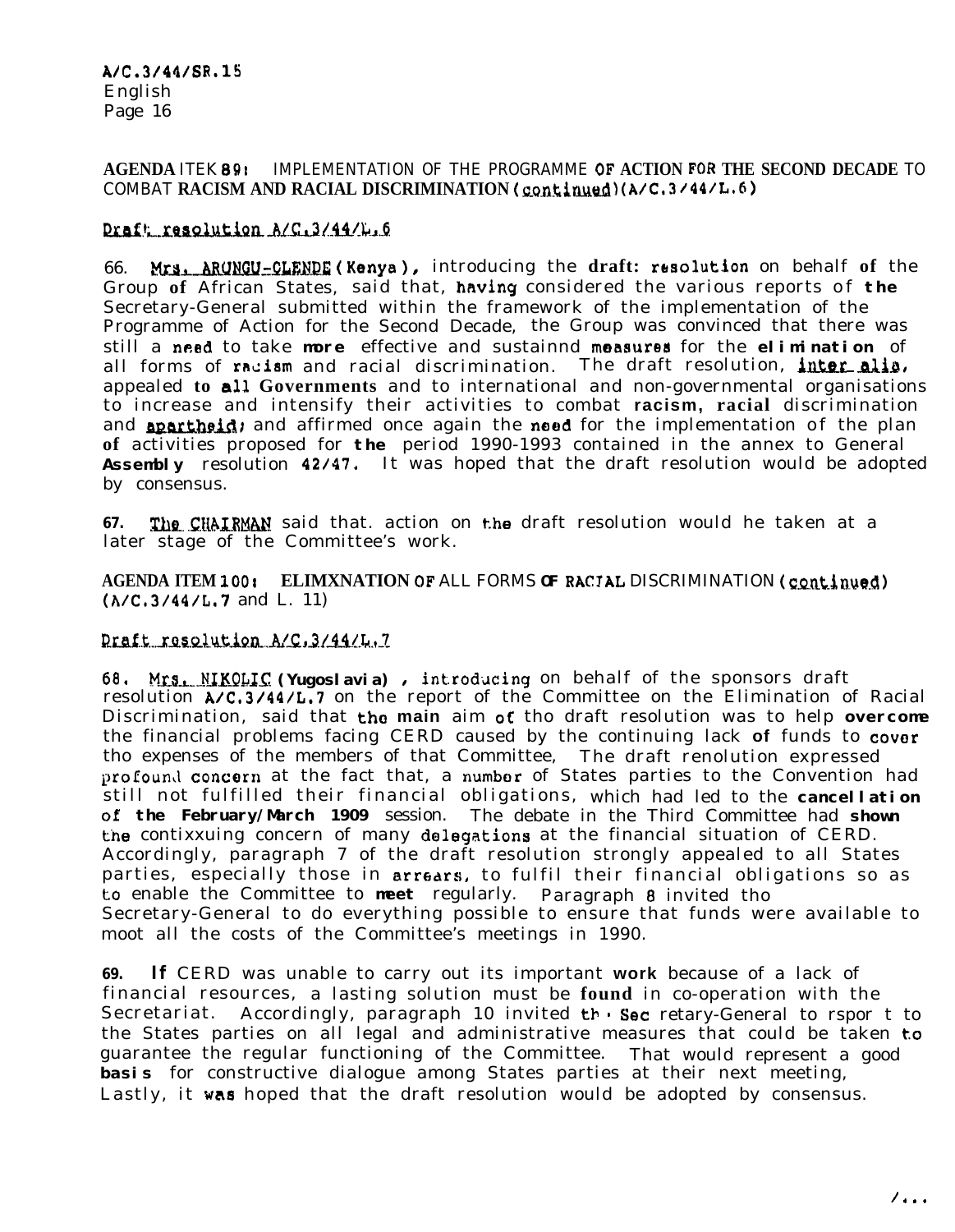## Draft resolution A/C.3/44/L.11

70. Ma. HUNDAHUNDA (Zambia), introducing draft resolution A/C.3/44/L. 11 on the **status of** the **International Convention** on **the** Suppression **and** Punishment **of the Crime of Apartheid** said that the following countries had joined the sponsors of the draft resolution1 Afghanistan, Bulgaria, **Burkina Faso, Cameroon,** Ethiopia, Ghana, the German **Democratic** Republic, **India,** the Islamic Republic of Iran, the Lao People's Democratic Republic, **the** Libyan **Arab Jamahiriya,** Mali, Mongolia, **Nicaragua, the Sudan, Uganda, the Ukrainian Soviet Socialist Republic and Viet Nam,** Universal acceseion to the Convention **and** ita implementation would make **an** People's Democratic Republic, the Libyan Arab Jamahiriya, Mali, Mongolia,<br>Nicaragua, the Sudan, Uganda, the Ukrainian Soviet Socialist Republic and Viet<br>Nam, Universal accession to the Convention and its implementation wou important contribution to the **struggle** against **apartheid.** The **draft resolution**<br>sought to **ensure that those States that had** not **yet** done so **ratified or acceded** to the Convention without further **delay,** in particular those States **that** had jurisdiction over **transnational** corporations operating in South Africa and Namibia and without whose co-operation such operations could not be halted, It was hoped that the draft resolution would be **widely** supported by the Committee,

71. The CHAIRMAN said that the Committee would take action on the draft resolutions at a later stage in its **work,**

AGENDA ITEM 1051 IMPORTANCE **OF THE** UNIVERSAL **REALIZATION OF THE RIGHT OF PEOPLES** TO SELF-DETERMINATION AND **OF THE** SPEEDY GRANTING **OF** INDCPENDENCE TO COLONIAL COUNTRIES AND PEOPLES **FOR** THE **EFFECTIVE** GUARANTEE AND OBSERVANCE **OF** HUMAN RIGHTS  $(c_{\text{continued}})$  (A/C.3/44/L.8, L.9 and L.10)

## Proft resolution A/C.3/44/L.8

72, Mrs. ARUNGU-OLENDE (Kenya), introducing the draft resolution on the item on **behalf of** the Group of African **States, said** that it took into consideration the ongoing process in Namibia in accordance with **Security Council** resolution *<sup>435</sup>*(1978) *<sup>I</sup>* The Group took into conrideration the fluid situation *in* Namibia, besring in mind the fact that **the draft** rerolution **might have** to be changed before final adoption in plenary, Paragraph 16 **had been reworded** to read "Commends the **mass** democratic **movement** in South **Africa for** the tremendous advances scored during the **recent** campaign of defiance **of unjust sparfhei** *laws in* the ongoing struggle against **apartheid**:  $\ddot{a}$ . The draft resolution urged all States and others to do their **utmost** to ensure the full implementation of the Declaration on the Granting of Independence to Colonial **Countries** and Peop!es.

# Draft resolution A/C.3/44/L.9

١

**'13 <sup>I</sup> ML...Z.E.B (Pakistan),** introducing on behalf **of** the sponsors draft resolution *h/C,* 3/44/L, 9 on the universal realisation of the right of peoples to self-determination, said that Iraq had joined **the** sponsors, The draft resolution, which was virtually identical to General Assembly resolution 43/105, took into uccount cases in which peoples had been denied their right to self-determination by foroign military intervention, **aggression and** occupation and called upon those States responsible to **cease immediately all such** activities. It was sincerely hoped that, as in the past, the draft resolution would be adopted by the **Committee** and in plenary without a vote.